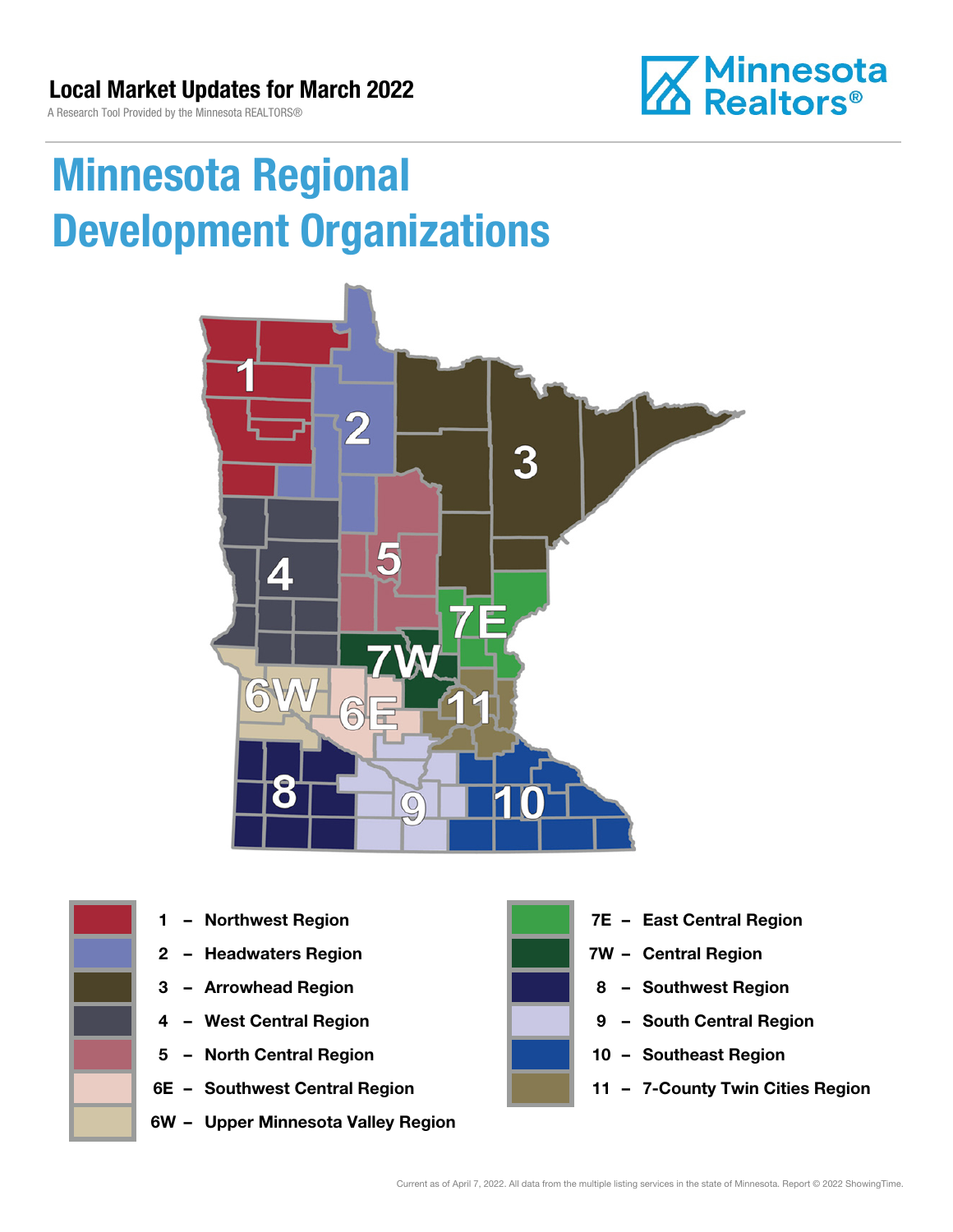A Research Tool Provided by the Minnesota REALTORS®



# 1 – Northwest Region

|                                          | <b>March</b> |           |                | <b>Year to Date</b> |                    |                |
|------------------------------------------|--------------|-----------|----------------|---------------------|--------------------|----------------|
| <b>Key Metrics</b>                       | 2021         | 2022      | Percent Change | <b>Thru 3-2021</b>  | <b>Thru 3-2022</b> | Percent Change |
| <b>New Listings</b>                      | 46           | 50        | $+8.7%$        | 93                  | 104                | $+11.8%$       |
| <b>Pending Sales</b>                     | 37           | 39        | $+5.4%$        | 104                 | 89                 | $-14.4%$       |
| <b>Closed Sales</b>                      | 44           | 30        | $-31.8%$       | 120                 | 90                 | $-25.0%$       |
| Median Sales Price*                      | \$128,250    | \$179,000 | $+39.6%$       | \$140,000           | \$161,500          | $+15.4%$       |
| Percent of Original List Price Received* | 92.7%        | 97.3%     | $+5.0%$        | 93.7%               | 95.2%              | $+1.6%$        |
| Days on Market Until Sale                | 96           | 43        | $-55.2%$       | 78                  | 46                 | $-41.0%$       |
| Months Supply of Inventory               | 2.2          | 1.4       | $-36.4%$       |                     |                    |                |

\* Does not account for sale concessions and/or down payment assistance. Note: Activity for one month can sometimes look extreme due to small sample size.



### **Historical Median Sales Price** Rolling 12-Month Calculation



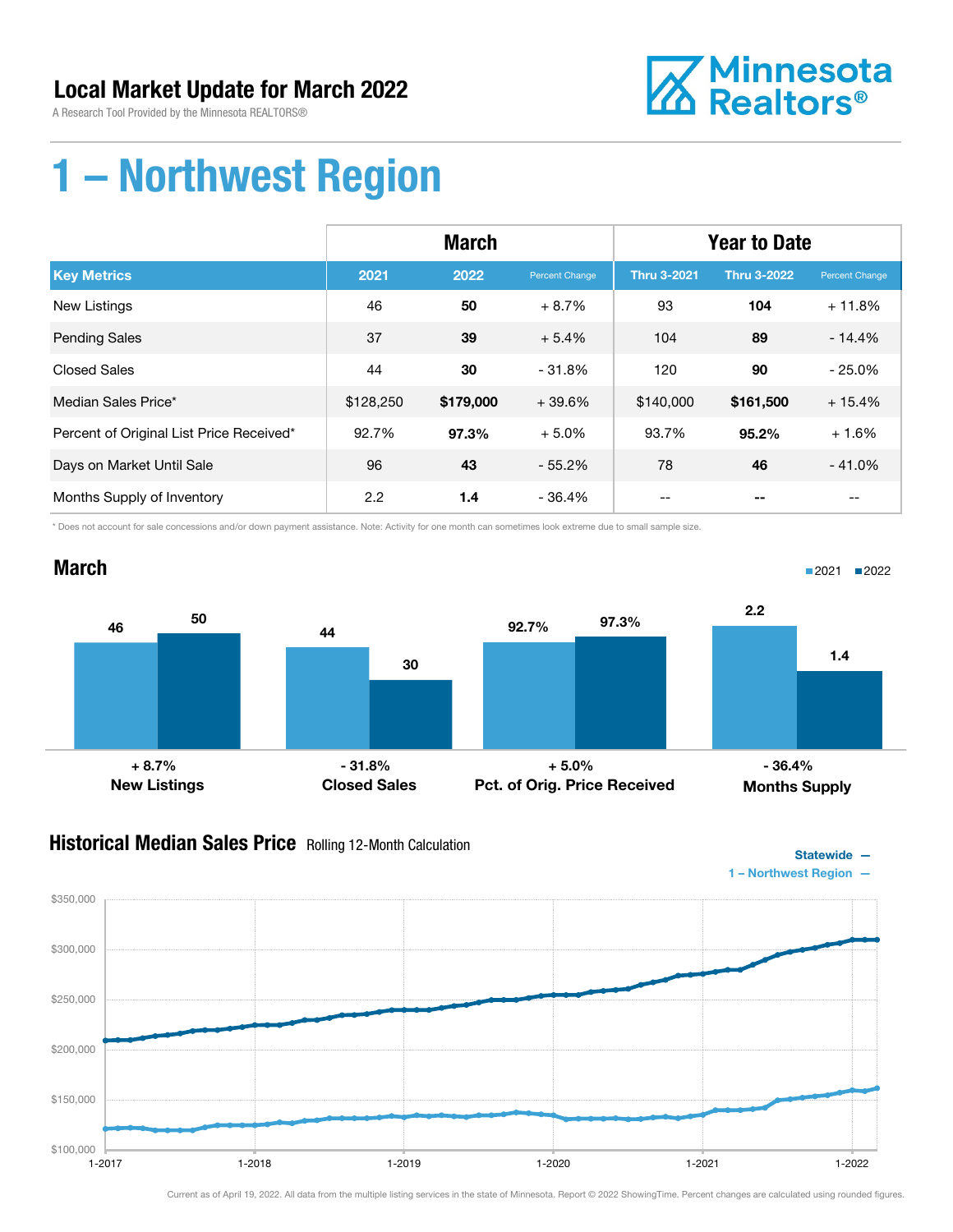A Research Tool Provided by the Minnesota REALTORS®



Statewide —

■2021 2022

# 2 – Headwaters Region

|                                          | <b>March</b> |           |                       | <b>Year to Date</b> |                    |                |
|------------------------------------------|--------------|-----------|-----------------------|---------------------|--------------------|----------------|
| <b>Key Metrics</b>                       | 2021         | 2022      | <b>Percent Change</b> | <b>Thru 3-2021</b>  | <b>Thru 3-2022</b> | Percent Change |
| <b>New Listings</b>                      | 119          | 112       | $-5.9%$               | 226                 | 215                | $-4.9%$        |
| <b>Pending Sales</b>                     | 98           | 82        | $-16.3%$              | 223                 | 195                | $-12.6%$       |
| <b>Closed Sales</b>                      | 68           | 62        | $-8.8%$               | 186                 | 162                | $-12.9%$       |
| Median Sales Price*                      | \$169,900    | \$225,250 | $+32.6%$              | \$178,700           | \$210,850          | $+18.0%$       |
| Percent of Original List Price Received* | 94.2%        | 98.2%     | $+4.2%$               | 95.1%               | 96.2%              | $+1.2%$        |
| Days on Market Until Sale                | 71           | 47        | $-33.8\%$             | 71                  | 48                 | $-32.4%$       |
| Months Supply of Inventory               | 1.2          | 1.4       | $+16.7%$              |                     | --                 | --             |

\* Does not account for sale concessions and/or down payment assistance. Note: Activity for one month can sometimes look extreme due to small sample size.

#### March



### Historical Median Sales Price Rolling 12-Month Calculation

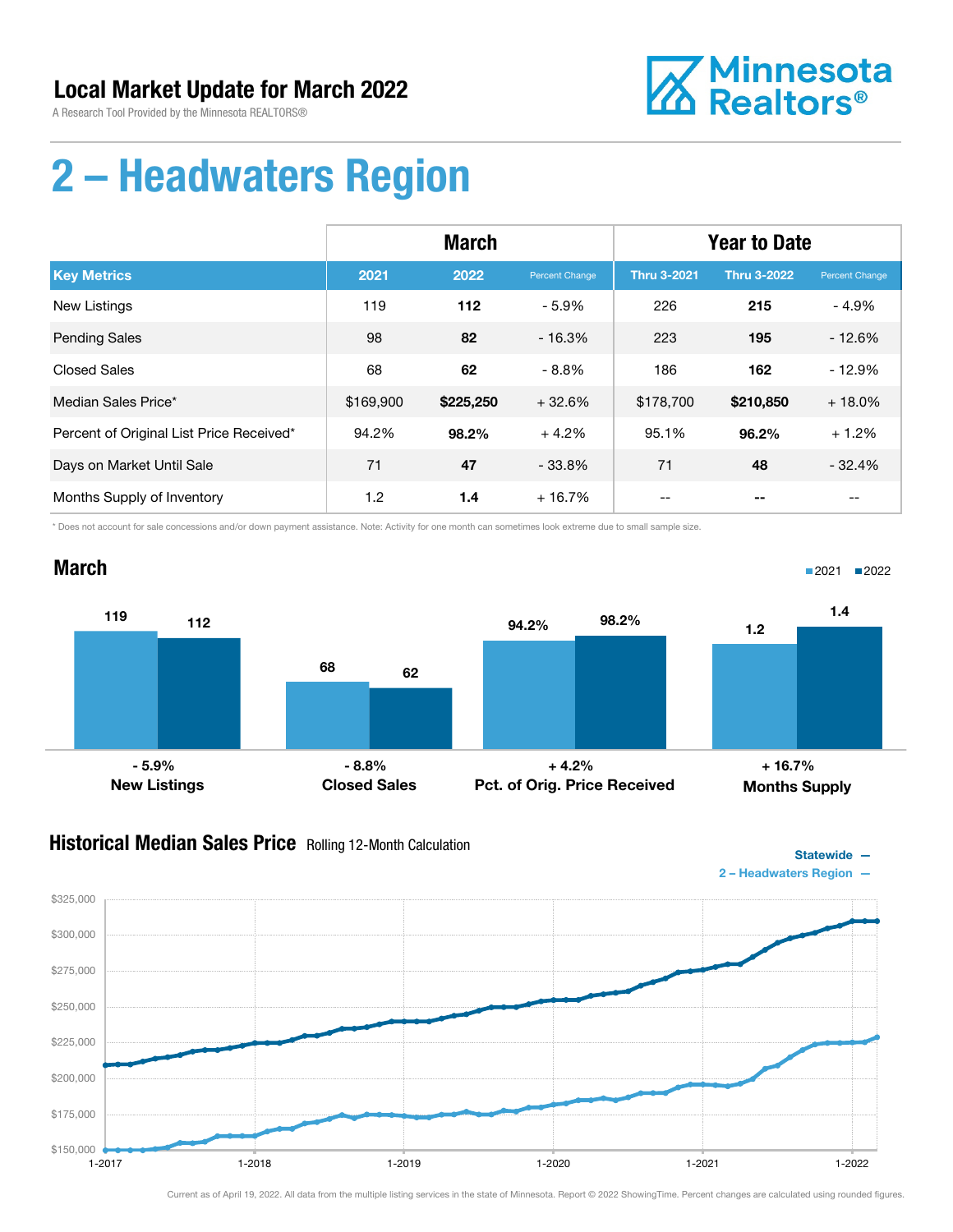A Research Tool Provided by the Minnesota REALTORS®



# 3 – Arrowhead Region

|                                          | <b>March</b> |           |                | <b>Year to Date</b> |                    |                |
|------------------------------------------|--------------|-----------|----------------|---------------------|--------------------|----------------|
| <b>Key Metrics</b>                       | 2021         | 2022      | Percent Change | <b>Thru 3-2021</b>  | <b>Thru 3-2022</b> | Percent Change |
| <b>New Listings</b>                      | 507          | 412       | $-18.7%$       | 950                 | 823                | $-13.4%$       |
| <b>Pending Sales</b>                     | 435          | 318       | $-26.9%$       | 946                 | 762                | $-19.5%$       |
| <b>Closed Sales</b>                      | 279          | 252       | $-9.7%$        | 767                 | 684                | $-10.8%$       |
| Median Sales Price*                      | \$190,000    | \$205,000 | $+7.9%$        | \$183,000           | \$190,250          | $+4.0%$        |
| Percent of Original List Price Received* | 96.4%        | 99.2%     | $+2.9%$        | 95.4%               | 97.9%              | $+2.6%$        |
| Days on Market Until Sale                | 77           | 52        | $-32.5%$       | 76                  | 55                 | $-27.6%$       |
| Months Supply of Inventory               | 1.6          | 1.5       | - 6.3%         | --                  |                    | --             |

\* Does not account for sale concessions and/or down payment assistance. Note: Activity for one month can sometimes look extreme due to small sample size.

#### March 507 279 412 252 New Listings Closed Sales 96.4% 99.2% Pct. of Orig. Price Received 1.6  $1.5$ Months Supply ■2021 2022  $-3.7\%$  - 9.7%  $+2.9\%$  - 2.9%  $-6.3\%$

### **Historical Median Sales Price** Rolling 12-Month Calculation



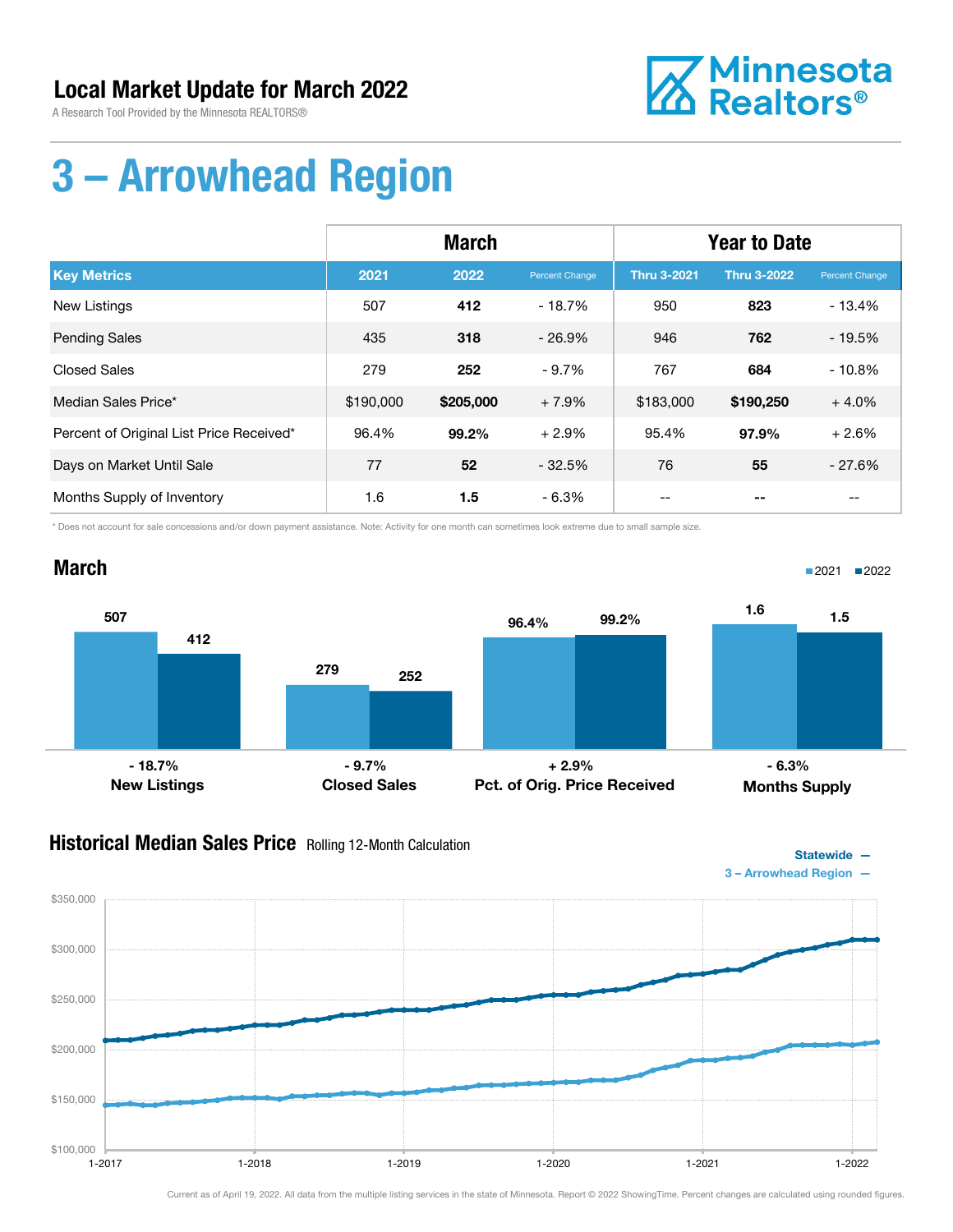A Research Tool Provided by the Minnesota REALTORS®



Statewide —

# 4 – West Central Region

|                                          | <b>March</b> |           |                | <b>Year to Date</b> |                    |                |
|------------------------------------------|--------------|-----------|----------------|---------------------|--------------------|----------------|
| <b>Key Metrics</b>                       | 2021         | 2022      | Percent Change | <b>Thru 3-2021</b>  | <b>Thru 3-2022</b> | Percent Change |
| New Listings                             | 305          | 219       | $-28.2\%$      | 582                 | 426                | $-26.8%$       |
| <b>Pending Sales</b>                     | 224          | 152       | $-32.1%$       | 534                 | 363                | $-32.0%$       |
| <b>Closed Sales</b>                      | 158          | 107       | $-32.3%$       | 392                 | 306                | $-21.9%$       |
| Median Sales Price*                      | \$195,000    | \$217,500 | $+11.5%$       | \$200,000           | \$228,500          | $+14.3%$       |
| Percent of Original List Price Received* | 94.9%        | 96.8%     | $+2.0%$        | 94.8%               | 95.6%              | $+0.8%$        |
| Days on Market Until Sale                | 86           | 48        | $-44.2%$       | 73                  | 54                 | $-26.0%$       |
| Months Supply of Inventory               | 1.7          | 1.5       | $-11.8%$       |                     |                    |                |

\* Does not account for sale concessions and/or down payment assistance. Note: Activity for one month can sometimes look extreme due to small sample size.



### Historical Median Sales Price Rolling 12-Month Calculation

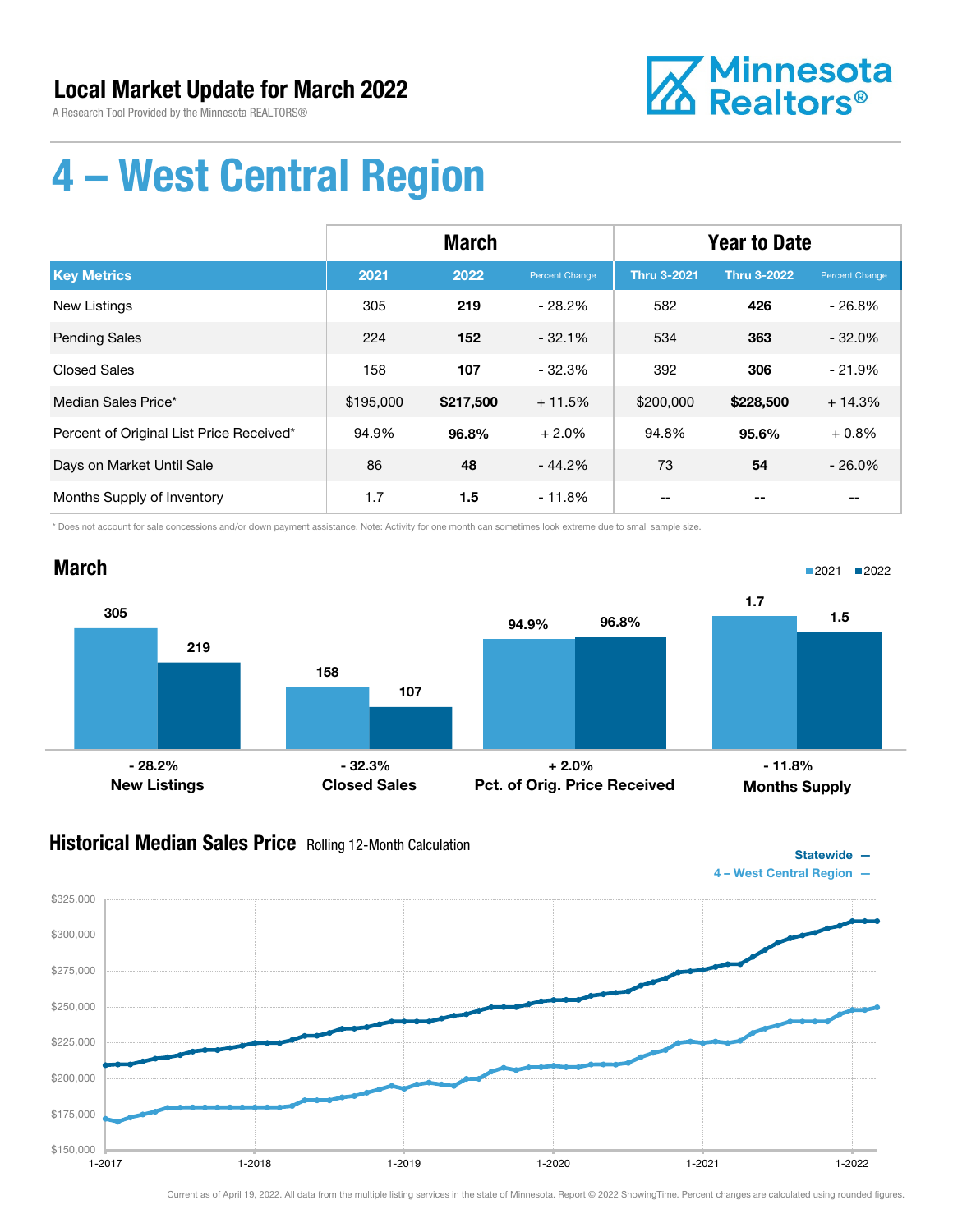A Research Tool Provided by the Minnesota REALTORS®



Statewide —

# 5 – North Central Region

|                                          | <b>March</b> |           |                | <b>Year to Date</b> |                    |                |
|------------------------------------------|--------------|-----------|----------------|---------------------|--------------------|----------------|
| <b>Key Metrics</b>                       | 2021         | 2022      | Percent Change | <b>Thru 3-2021</b>  | <b>Thru 3-2022</b> | Percent Change |
| <b>New Listings</b>                      | 285          | 268       | $-6.0\%$       | 609                 | 527                | $-13.5%$       |
| <b>Pending Sales</b>                     | 266          | 194       | $-27.1%$       | 586                 | 456                | $-22.2%$       |
| <b>Closed Sales</b>                      | 173          | 146       | $-15.6%$       | 488                 | 370                | $-24.2%$       |
| Median Sales Price*                      | \$195,000    | \$260,000 | $+33.3%$       | \$205,500           | \$234,950          | $+14.3%$       |
| Percent of Original List Price Received* | 97.2%        | 99.2%     | $+2.1%$        | 96.4%               | 98.4%              | $+2.1%$        |
| Days on Market Until Sale                | 58           | 51        | $-12.1%$       | 60                  | 50                 | $-16.7%$       |
| Months Supply of Inventory               | 1.1          | 1.2       | $+9.1%$        | --                  |                    | --             |

\* Does not account for sale concessions and/or down payment assistance. Note: Activity for one month can sometimes look extreme due to small sample size.

#### March 285 173 268 146 New Listings Closed Sales 97.2% 99.2% Pct. of Orig. Price Received 1.1 1.2 Months Supply ■2021 2022  $-6.0\%$  - 6.0% + 9.1% + 9.1% + 9.1% + 9.1% + 9.1% + 9.1% + 9.1% + 9.1% + 9.1% + 9.1% + 9.1% + 9.1% + 9.1% + 9.1% + 9.1% + 9.1% + 9.1% + 9.1% + 9.1% + 9.1% + 9.1% + 9.1% + 9.1% + 9.1% + 9.1% + 9.1% + 9.1% + 9.1% + 9.1% +

### Historical Median Sales Price Rolling 12-Month Calculation

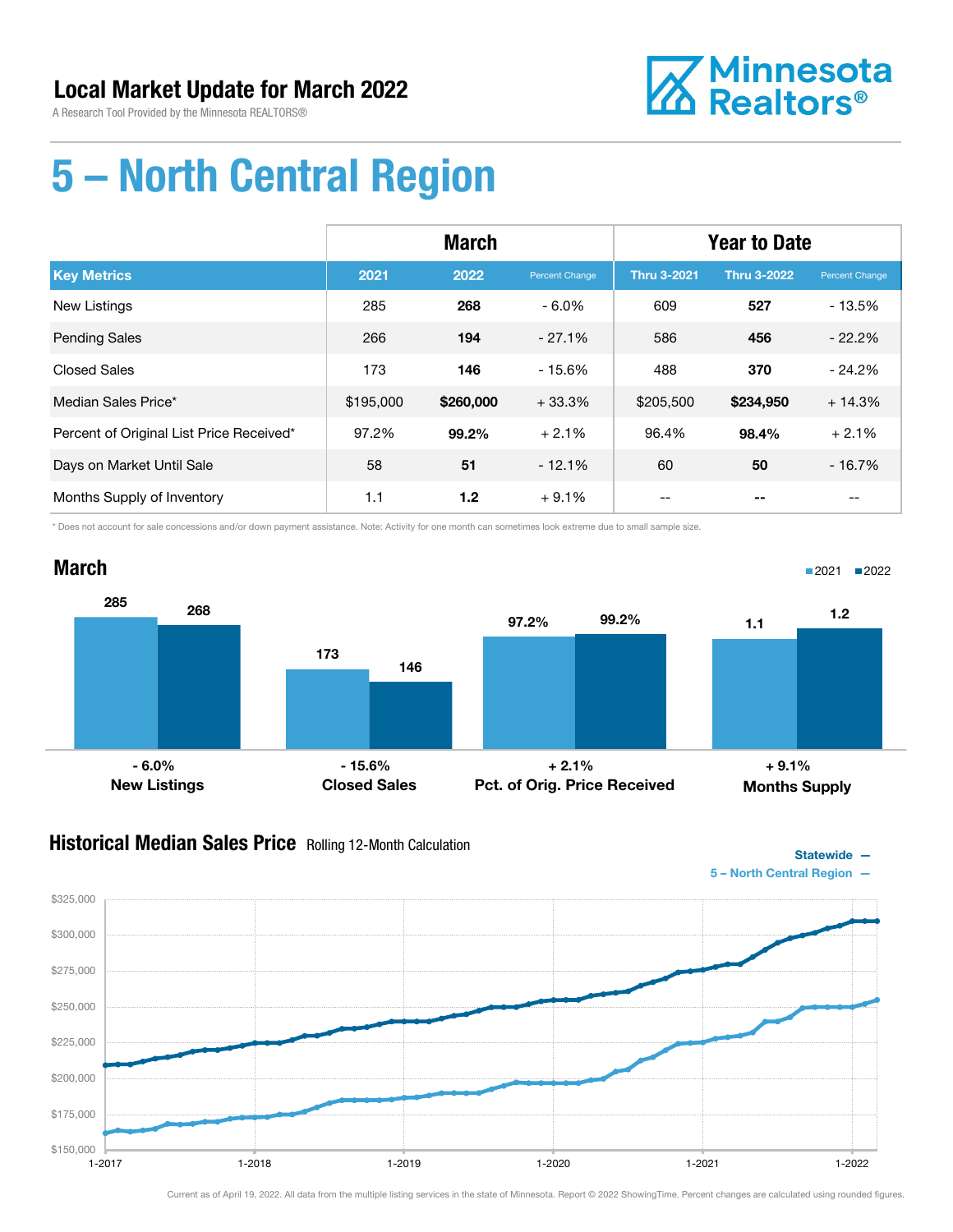A Research Tool Provided by the Minnesota REALTORS®



## 6E – Southwest Central Region

|                                          | <b>March</b> |           |                | <b>Year to Date</b> |                    |                |
|------------------------------------------|--------------|-----------|----------------|---------------------|--------------------|----------------|
| <b>Key Metrics</b>                       | 2021         | 2022      | Percent Change | <b>Thru 3-2021</b>  | <b>Thru 3-2022</b> | Percent Change |
| <b>New Listings</b>                      | 154          | 139       | $-9.7%$        | 353                 | 312                | $-11.6%$       |
| <b>Pending Sales</b>                     | 124          | 109       | $-12.1%$       | 296                 | 284                | $-4.1%$        |
| <b>Closed Sales</b>                      | 95           | 93        | $-2.1%$        | 263                 | 279                | $+6.1%$        |
| Median Sales Price*                      | \$181,000    | \$205,000 | $+13.3%$       | \$183,000           | \$200,000          | $+9.3%$        |
| Percent of Original List Price Received* | 98.2%        | 99.5%     | $+1.3%$        | 97.6%               | 98.1%              | $+0.5%$        |
| Days on Market Until Sale                | 42           | 45        | $+7.1%$        | 49                  | 44                 | $-10.2%$       |
| Months Supply of Inventory               | 1.4          | 1.0       | $-28.6%$       |                     |                    |                |

\* Does not account for sale concessions and/or down payment assistance. Note: Activity for one month can sometimes look extreme due to small sample size.

#### March



#### **Historical Median Sales Price** Rolling 12-Month Calculation



■2021 2022

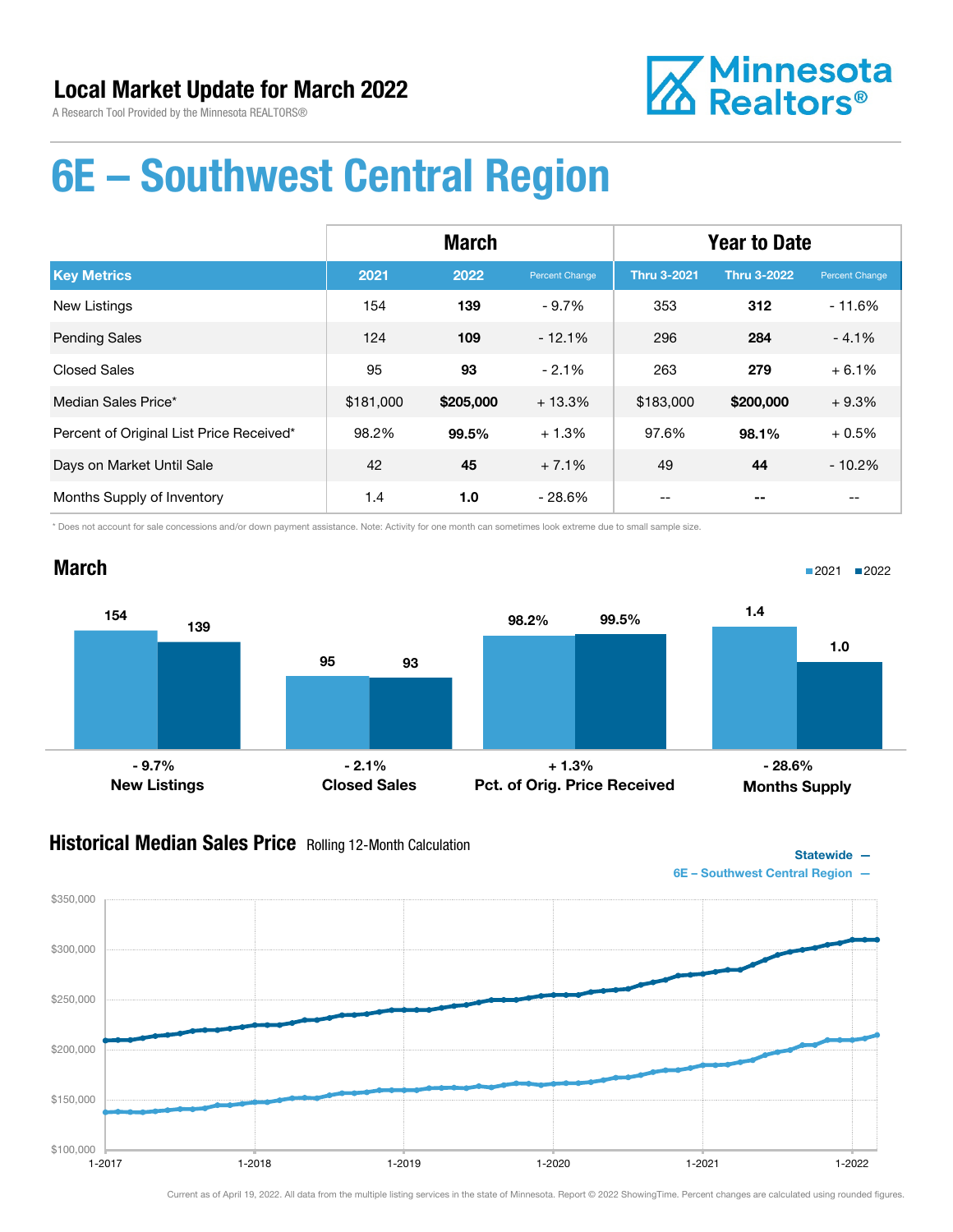



## 6W – Upper Minnesota Valley Region

|                                          | <b>March</b> |           |                | <b>Year to Date</b> |                    |                       |
|------------------------------------------|--------------|-----------|----------------|---------------------|--------------------|-----------------------|
| <b>Key Metrics</b>                       | 2021         | 2022      | Percent Change | <b>Thru 3-2021</b>  | <b>Thru 3-2022</b> | <b>Percent Change</b> |
| <b>New Listings</b>                      | 38           | 36        | $-5.3%$        | 93                  | 94                 | $+1.1%$               |
| <b>Pending Sales</b>                     | 51           | 44        | $-13.7%$       | 98                  | 114                | $+16.3%$              |
| <b>Closed Sales</b>                      | 29           | 39        | $+34.5%$       | 90                  | 94                 | $+4.4%$               |
| Median Sales Price*                      | \$106,000    | \$112,750 | $+6.4%$        | \$108,750           | \$117,200          | $+7.8%$               |
| Percent of Original List Price Received* | 89.8%        | 88.4%     | $-1.6%$        | 90.2%               | 91.2%              | $+1.1%$               |
| Days on Market Until Sale                | 75           | 81        | $+8.0%$        | 99                  | 70                 | $-29.3%$              |
| Months Supply of Inventory               | 2.4          | 2.0       | $-16.7\%$      |                     | --                 |                       |

\* Does not account for sale concessions and/or down payment assistance. Note: Activity for one month can sometimes look extreme due to small sample size.



#### **Historical Median Sales Price** Rolling 12-Month Calculation



6W – Upper Minnesota Valley Region —

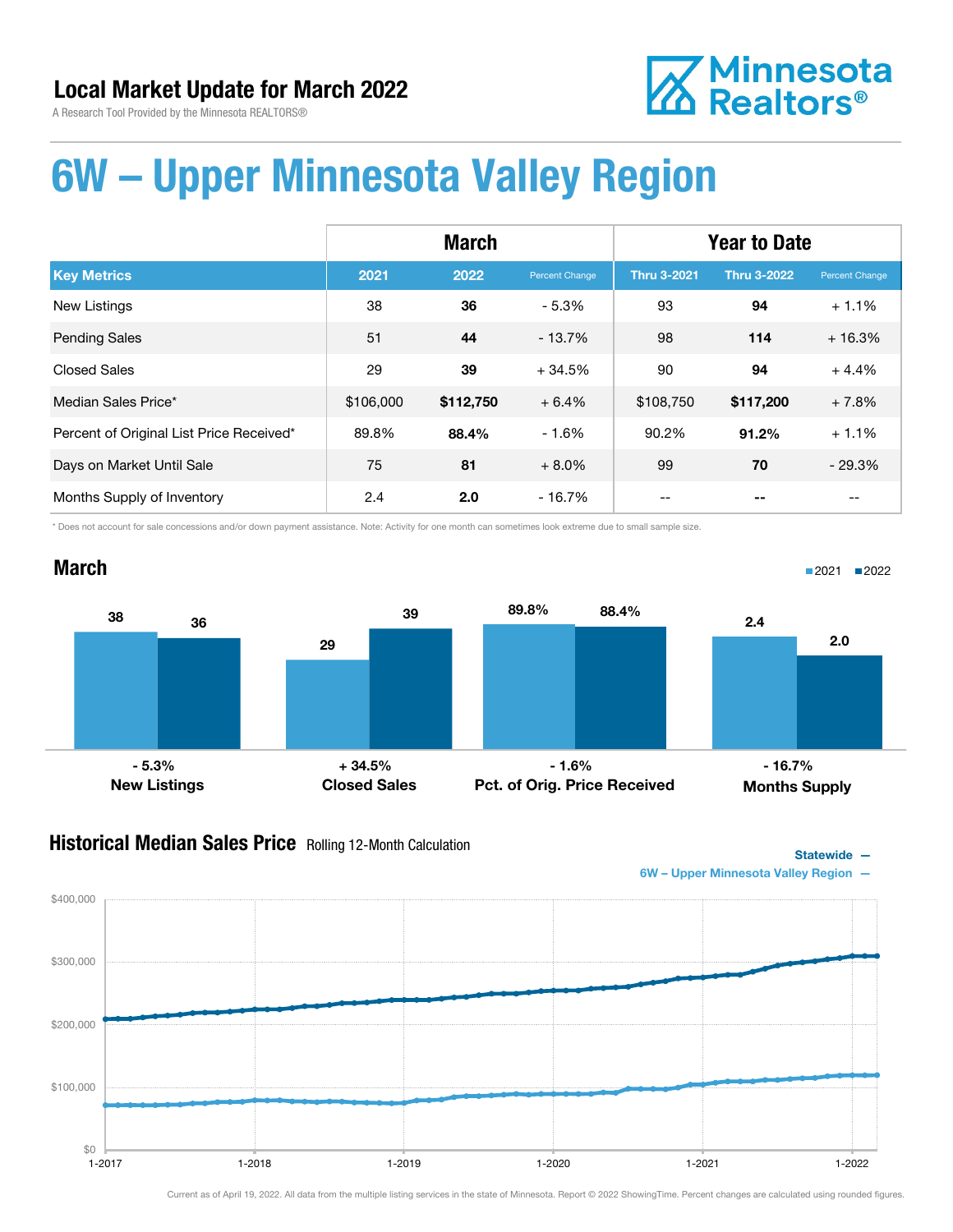A Research Tool Provided by the Minnesota REALTORS®



Statewide —

■2021 2022

# 7E – East Central Region

|                                          | <b>March</b> |           |                | <b>Year to Date</b> |                    |                |
|------------------------------------------|--------------|-----------|----------------|---------------------|--------------------|----------------|
| <b>Key Metrics</b>                       | 2021         | 2022      | Percent Change | <b>Thru 3-2021</b>  | <b>Thru 3-2022</b> | Percent Change |
| <b>New Listings</b>                      | 278          | 319       | $+14.7%$       | 684                 | 679                | $-0.7%$        |
| <b>Pending Sales</b>                     | 249          | 212       | $-14.9%$       | 604                 | 525                | $-13.1%$       |
| <b>Closed Sales</b>                      | 190          | 167       | $-12.1%$       | 506                 | 423                | $-16.4%$       |
| Median Sales Price*                      | \$250,500    | \$291,450 | $+16.3%$       | \$250,000           | \$285,050          | $+14.0%$       |
| Percent of Original List Price Received* | 100.8%       | 101.0%    | $+0.2%$        | 99.7%               | 100.1%             | $+0.4%$        |
| Days on Market Until Sale                | 38           | 38        | $0.0\%$        | 39                  | 39                 | 0.0%           |
| Months Supply of Inventory               | 1.2          | 1.2       | $0.0\%$        | --                  |                    | --             |

\* Does not account for sale concessions and/or down payment assistance. Note: Activity for one month can sometimes look extreme due to small sample size.

#### March



#### **Historical Median Sales Price** Rolling 12-Month Calculation

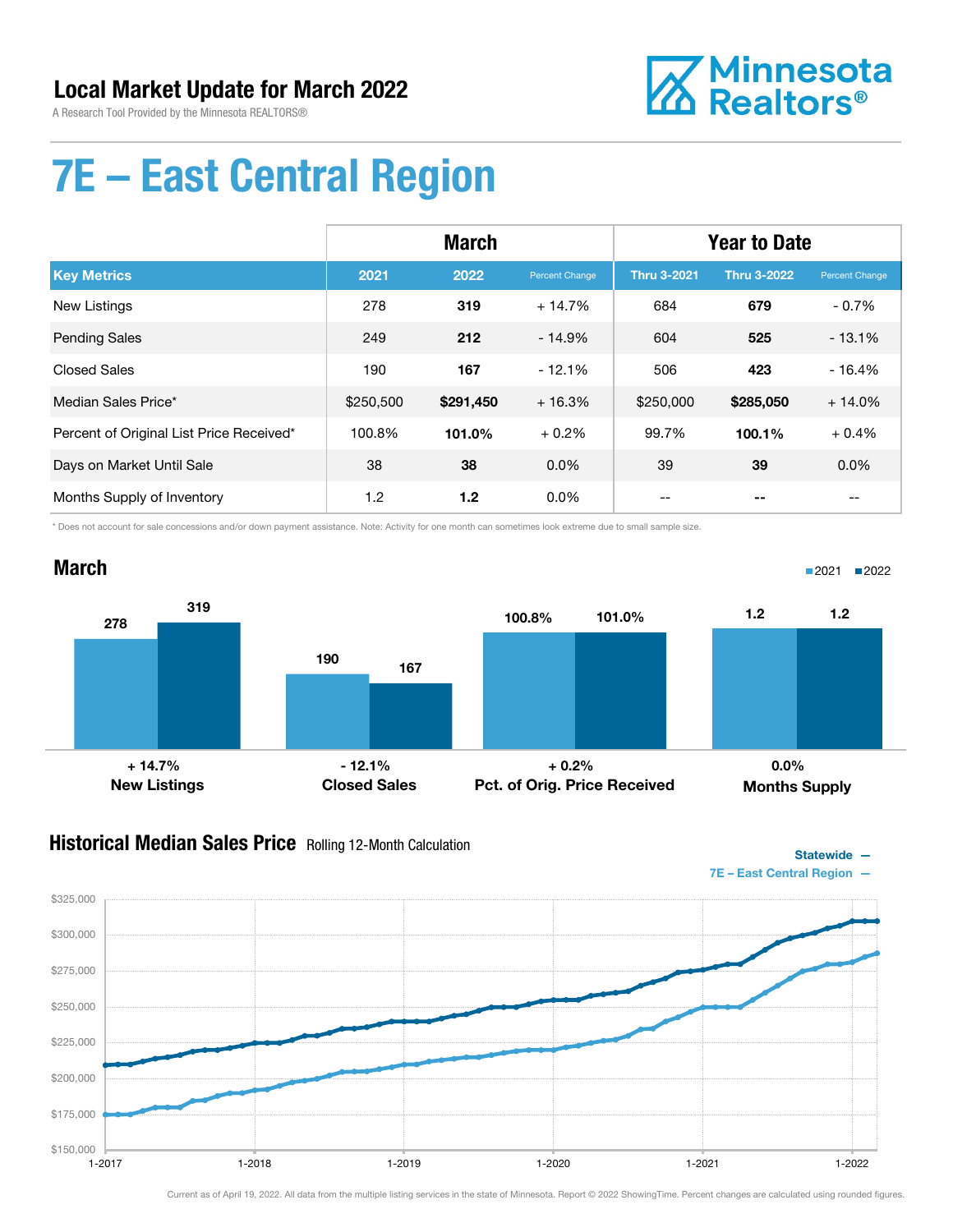A Research Tool Provided by the Minnesota REALTORS®



# 7W – Central Region

|                                          | <b>March</b> |           |                | <b>Year to Date</b> |                    |                |
|------------------------------------------|--------------|-----------|----------------|---------------------|--------------------|----------------|
| <b>Key Metrics</b>                       | 2021         | 2022      | Percent Change | <b>Thru 3-2021</b>  | <b>Thru 3-2022</b> | Percent Change |
| New Listings                             | 887          | 826       | $-6.9%$        | 2,034               | 1,892              | $-7.0\%$       |
| <b>Pending Sales</b>                     | 767          | 670       | $-12.6%$       | 1,741               | 1,566              | $-10.1%$       |
| <b>Closed Sales</b>                      | 502          | 491       | $-2.2%$        | 1,286               | 1,228              | $-4.5%$        |
| Median Sales Price*                      | \$295,000    | \$345,000 | $+16.9%$       | \$290,000           | \$329,000          | $+13.4%$       |
| Percent of Original List Price Received* | 100.9%       | 101.4%    | $+0.5%$        | 100.0%              | 100.4%             | $+0.4%$        |
| Days on Market Until Sale                | 40           | 36        | $-10.0\%$      | 43                  | 38                 | $-11.6%$       |
| Months Supply of Inventory               | 1.0          | 1.1       | $+10.0\%$      | --                  |                    | --             |

\* Does not account for sale concessions and/or down payment assistance. Note: Activity for one month can sometimes look extreme due to small sample size.

#### March 887 502 826 491 New Listings Closed Sales 100.9% 101.4% Pct. of Orig. Price Received 1.0 1.1 Months Supply ■2021 2022 - 6.9% - 2.2% + 0.5% + 10.0%

### Historical Median Sales Price Rolling 12-Month Calculation

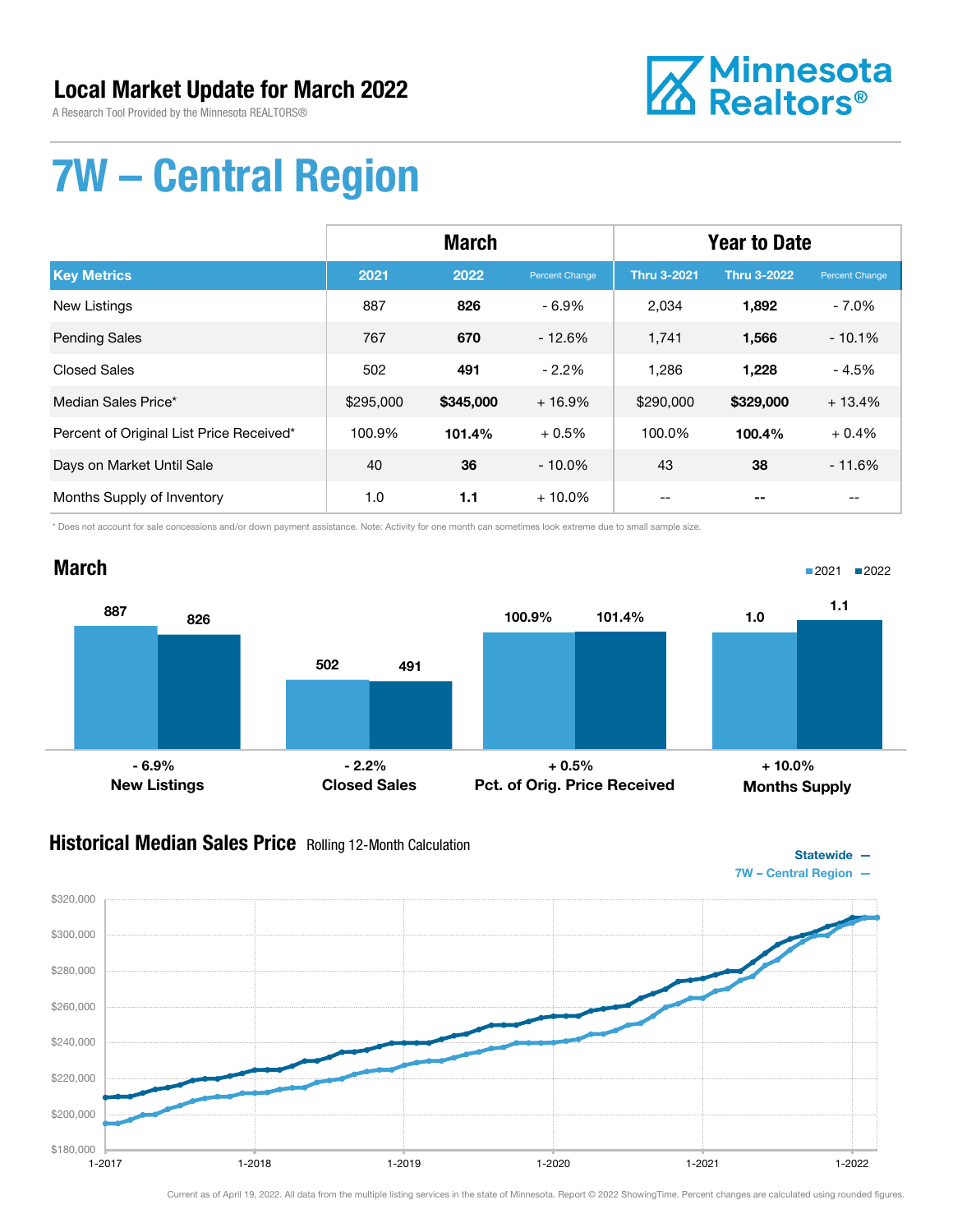A Research Tool Provided by the Minnesota REALTORS®



# 8 – Southwest Region

|                                          | <b>March</b> |           |                | <b>Year to Date</b> |                    |                |
|------------------------------------------|--------------|-----------|----------------|---------------------|--------------------|----------------|
| <b>Key Metrics</b>                       | 2021         | 2022      | Percent Change | <b>Thru 3-2021</b>  | <b>Thru 3-2022</b> | Percent Change |
| New Listings                             | 103          | 109       | $+5.8%$        | 246                 | 253                | $+2.8%$        |
| <b>Pending Sales</b>                     | 104          | 90        | $-13.5%$       | 254                 | 237                | $-6.7%$        |
| <b>Closed Sales</b>                      | 81           | 71        | $-12.3%$       | 211                 | 203                | $-3.8%$        |
| Median Sales Price*                      | \$132,500    | \$146,000 | $+10.2%$       | \$132,500           | \$140,000          | $+5.7%$        |
| Percent of Original List Price Received* | 94.3%        | 95.8%     | $+1.6%$        | 93.0%               | 94.3%              | $+1.4%$        |
| Days on Market Until Sale                | 86           | 56        | $-34.9%$       | 85                  | 64                 | $-24.7%$       |
| Months Supply of Inventory               | 2.0          | 1.5       | $-25.0%$       | --                  |                    | $- -$          |

\* Does not account for sale concessions and/or down payment assistance. Note: Activity for one month can sometimes look extreme due to small sample size.

#### March



### **Historical Median Sales Price** Rolling 12-Month Calculation



■2021 2022

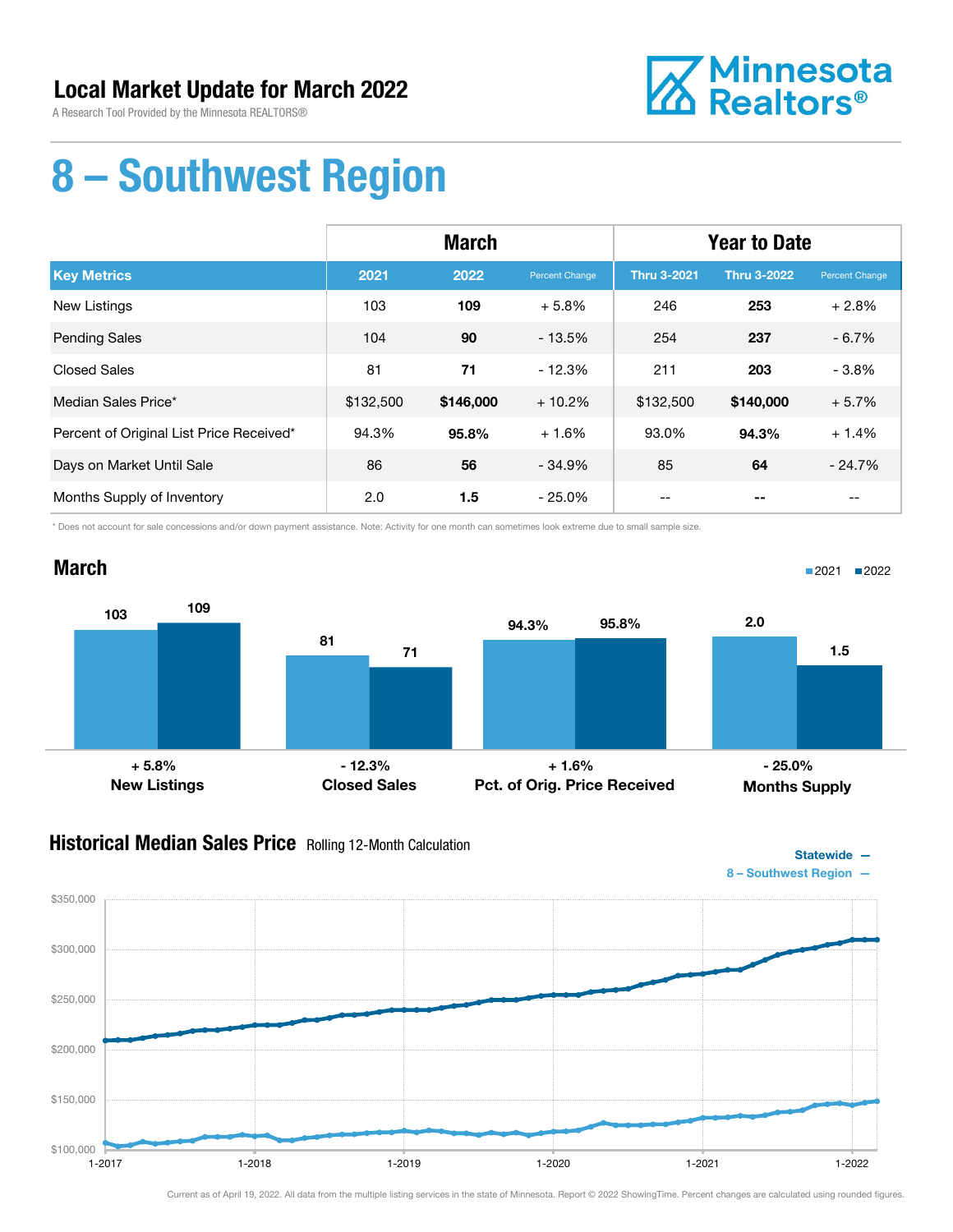A Research Tool Provided by the Minnesota REALTORS®



# 9 – South Central Region

|                                          | <b>March</b> |           |                | <b>Year to Date</b> |                    |                |
|------------------------------------------|--------------|-----------|----------------|---------------------|--------------------|----------------|
| <b>Key Metrics</b>                       | 2021         | 2022      | Percent Change | <b>Thru 3-2021</b>  | <b>Thru 3-2022</b> | Percent Change |
| <b>New Listings</b>                      | 319          | 254       | $-20.4%$       | 686                 | 582                | $-15.2%$       |
| <b>Pending Sales</b>                     | 287          | 237       | $-17.4%$       | 658                 | 596                | $-9.4%$        |
| <b>Closed Sales</b>                      | 200          | 192       | $-4.0%$        | 526                 | 530                | $+0.8%$        |
| Median Sales Price*                      | \$189,450    | \$214,400 | $+13.2%$       | \$188,000           | \$210,000          | $+11.7%$       |
| Percent of Original List Price Received* | 97.6%        | 97.7%     | $+0.1%$        | 96.5%               | 97.5%              | $+1.0%$        |
| Days on Market Until Sale                | 82           | 67        | $-18.3%$       | 81                  | 71                 | $-12.3%$       |
| Months Supply of Inventory               | 1.1          | 0.9       | - 18.2%        | --                  |                    | --             |

\* Does not account for sale concessions and/or down payment assistance. Note: Activity for one month can sometimes look extreme due to small sample size.



### Historical Median Sales Price Rolling 12-Month Calculation



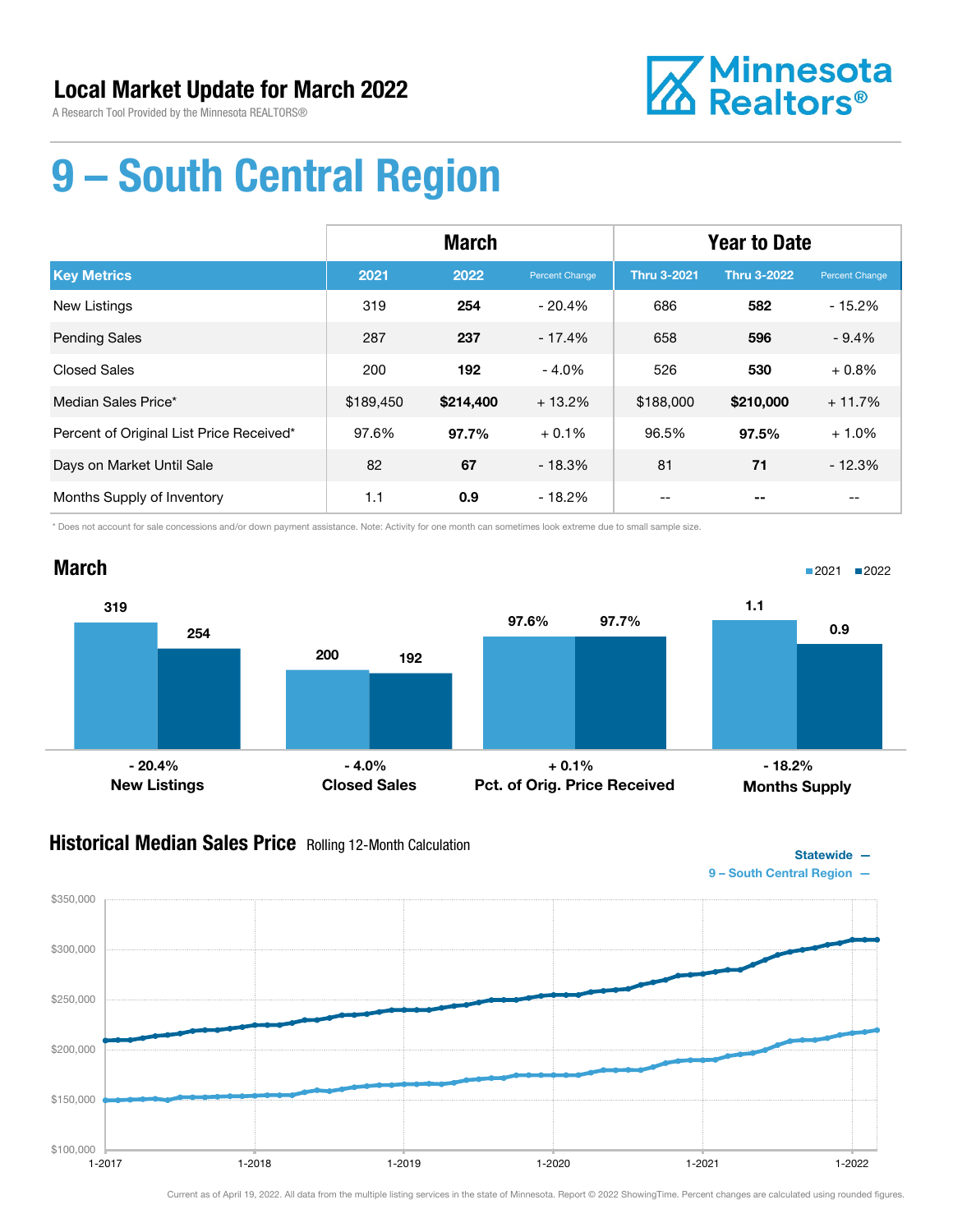A Research Tool Provided by the Minnesota REALTORS®



Statewide —

■2021 2022

# 10 – Southeast Region

|                                          | <b>March</b> |           |                | <b>Year to Date</b> |                    |                |
|------------------------------------------|--------------|-----------|----------------|---------------------|--------------------|----------------|
| <b>Key Metrics</b>                       | 2021         | 2022      | Percent Change | <b>Thru 3-2021</b>  | <b>Thru 3-2022</b> | Percent Change |
| <b>New Listings</b>                      | 796          | 753       | $-5.4%$        | 1,645               | 1,598              | $-2.9%$        |
| <b>Pending Sales</b>                     | 690          | 661       | $-4.2%$        | 1,566               | 1,524              | $-2.7%$        |
| <b>Closed Sales</b>                      | 454          | 477       | $+5.1%$        | 1,180               | 1,230              | $+4.2%$        |
| Median Sales Price*                      | \$243,000    | \$264,000 | $+8.6%$        | \$227,000           | \$259,900          | $+14.5%$       |
| Percent of Original List Price Received* | 99.9%        | 99.4%     | $-0.5%$        | 98.1%               | 98.6%              | $+0.5%$        |
| Days on Market Until Sale                | 44           | 45        | $+2.3%$        | 50                  | 47                 | $-6.0%$        |
| Months Supply of Inventory               | 1.0          | 1.0       | $0.0\%$        |                     |                    | $- -$          |

\* Does not account for sale concessions and/or down payment assistance. Note: Activity for one month can sometimes look extreme due to small sample size.

#### March



### Historical Median Sales Price Rolling 12-Month Calculation